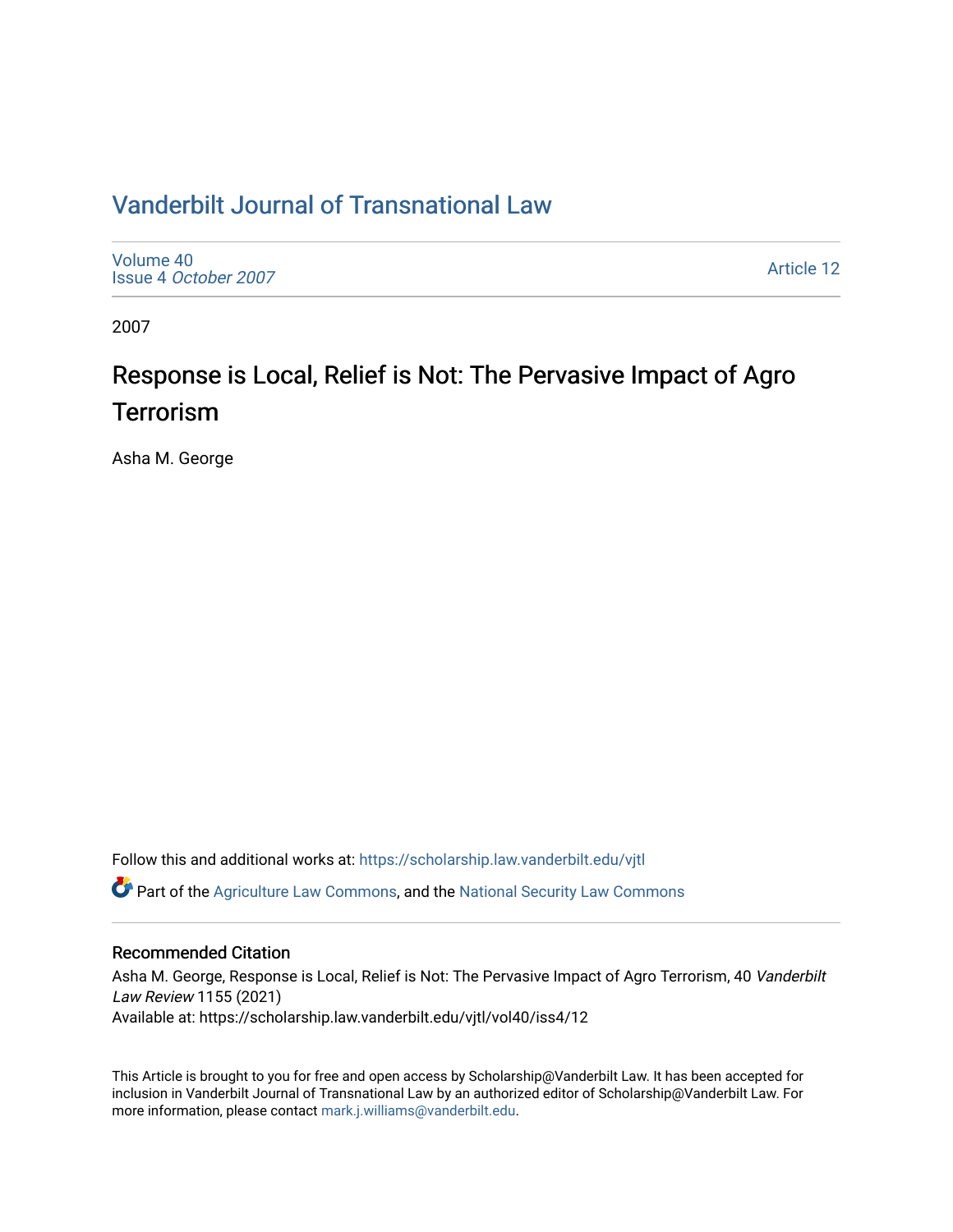## **Response is Local, Relief is Not: The Pervasive Impact of Agro Terrorism**

## *Asha M. George\**

## **ABSTRACT**

*Agro terrorism is a threat facing the public today. National response systems are not yet able to perform efficiently and effectively to address this threat. Any locality can be targeted, and the immediate response will come from local entities, regardless of how adequately prepared they are to respond. Knowing that acts of agro terrorism are both expected and feasible today, we must alter our prevention, deterrence, preparedness, detection, response, attribution, recovery, and mitigation programs and base them on a better understanding of the threat. There are a number of things we can do in advance of agro terrorism, none of which is impossible or beyond our current means and abilities. Additionally, we must keep in mind that although our response to acts of agro terrorism will be local, these local efforts will take place in and be affected by the global agricultural context. The global community will, in fact, be the source of our relief. We must strive now to plan accordingly, and undertake the necessary diplomatic, political, and interpersonal activities well in advance of an act of agro terrorism.*

**<sup>\*</sup>** DrPH. At the time of the presentation of this article, Dr. Asha M. George was with DFI International. On May **7, 2007,** Dr. George joined the professional staff of the Committee on Homeland Security for the **U.S.** House of Representatives, where she addresses public health issues in the homeland security context. Dr. George holds a Doctorate in Public Health from the University of Hawaii, a Master of Science in Public Health from the University of North Carolina at Chapel Hill, and a Bachelor of Arts from the Johns Hopkins University.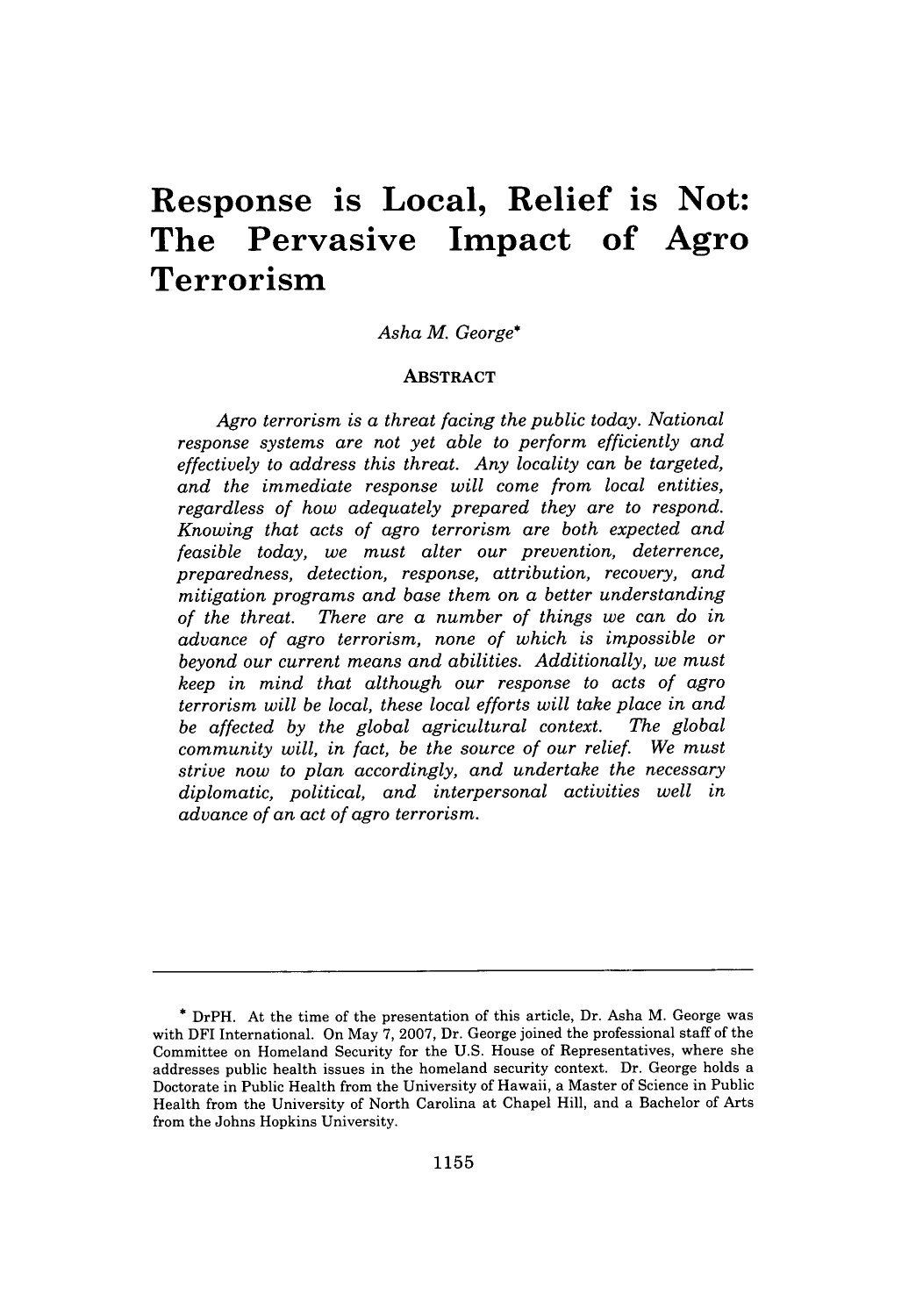## TABLE OF CONTENTS

| H            |      |
|--------------|------|
| HH.          |      |
| <b>TV</b>    |      |
| $\mathbf{V}$ |      |
| - VI         | 1164 |
| -VII.        |      |
| VIII.        | 1166 |
| IX           | 1168 |
| $\mathbf{X}$ | 1168 |
| XI.          |      |
|              |      |

## I. INTRODUCTION

Today, a wide variety of threats face the public, including, but not limited to, infectious diseases for which there are no known treatments, weaponized biological agents, suicide terrorism, agro terrorism, natural disasters, human-generated catastrophic accidents, and runaway inflation.<sup>1</sup> Although we can name many of these potential, current, and recurring threats, the national response systems in every country across the globe (including the United

<sup>1.</sup> *See, e.g.,* Charles Perrow, *Organizationally Induced Catastrophes* (May 29, 2000), *available at* http://www.isse.ucar.edu/extremes/papers/perrow.PDF (discussing catastrophes originating from humans); Sarah Elizabeth Croco, *Dealing With the Biological Weapons Threat: Thinking Beyond Unilateral Action,* SWORDS AND PLOUGHSHARES (Spring 2001), *available at* http://www.acdis.uiuc.edu/research/S&Ps/ 2001-Sp/S&P XIII/Croco.htm (discussing biological weapon threats); Rohan Gunaratna, *Suicide Terrorism: A Global Threat,* JANE'S, Oct. 20, 2000, http://www.janes.com/security/international-security/news/usscole/jirOO1020-1\_n.shtm 1 (discussing suicide terrorism); Daniel Sarewitz & Roger A. Pielke, Jr., *Rising Tide,* NEW REPUBLIC ONLINE, Jan. 17, 2005, http://sciencepolicy.colorado.edu/admin/ publication files/resource-1694-2005.01.pdf (discussing natural disasters); Chemical & Biological Weapons Resource Page, Agro-terrorism, http://cns.miis.edu/research/cbw/ agchron.htm (last visited Sept. 16, 2007) (discussing potential agro-terrorism threats); James R. Cook, The Inevitability of Runaway Inflation (Aug. 2004), http://news.goldseek.com/JamesCook/1092690620.php (discussing runaway inflation); Press Release, Office of Sci. and Tech. Policy, The White House, Fact Sheet Addressing the Threat of Emerging Infectious Diseases (June 12, 1996), http://www.fas.org/irp/offdocs/pdd\_ntsc7.htm (discussing infectious diseases with no cure).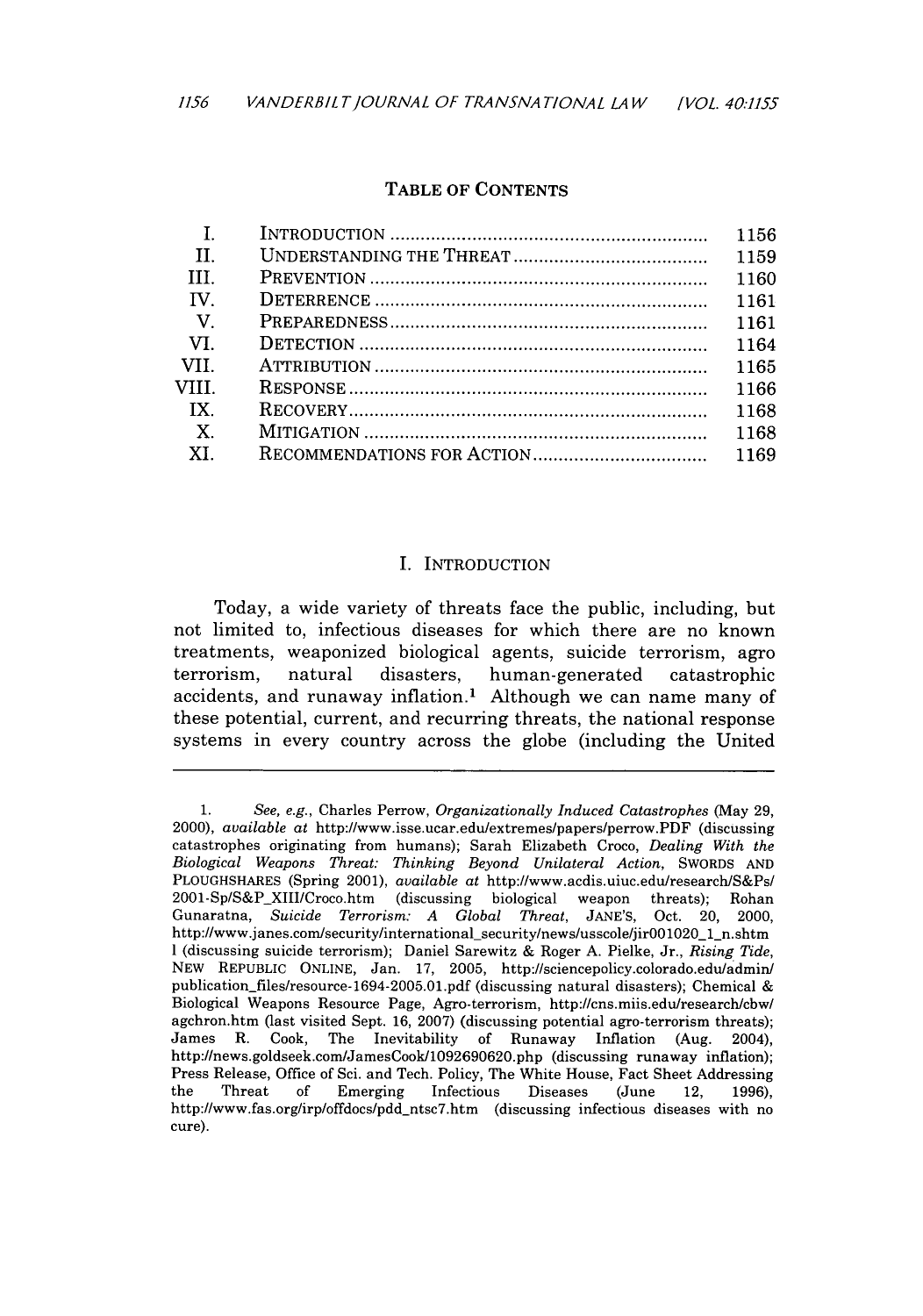States) are not yet able to perform efficiently and effectively enough to address them.<sup>2</sup> In the United States, huge amounts of funding have gone toward creating the Department of Homeland Security (DHS) and supporting homeland security and defense programs in other agencies.3 However, while non-federal governmental agencies, as well as nongovernmental and private-sector organizations collectively receive enormous sums of funding, these entities must split these allocations.<sup>4</sup> Consequently, they have not yet received nearly enough to fully secure the areas for which they are responsible.5 These non-federal entities are acutely aware that events occur locally, in their jurisdictions, and that immediate responses must also come from local entities, regardless of how adequately prepared they are to respond. <sup>6</sup>

Any locality can be targeted. For example, terrorists could target the Jack Daniels distillery in Lynchberg, Tennessee, for any number of reasons, including destruction of the Jack Daniels brand as well as the liquor-oriented sector of the U.S. economy.7 One potential agent that could be introduced is *Acetobacter acetic,* which is used to create

4. *See, e.g.,* Anita Dancs, Security Policy Working Group, Proteus Fund, Terrorism or All-Hazards? Broadening Homeland Security, http://www.proteusfund. org/spwg/pdfs/Terrorism%2O0r%20Al-Hazards.pdf (last visited Sept. 23, 2007) (noting that the DHS provides funding to state and local governments as well as nongovernmental programs such as the Assistance to Firefighters Program).

5. *See* Dan Eggen & Mary Beth Sheridan, *Anti-Terror Funding Cut in D.C. and New York,* WASH. POST, June 1, 2006, at **Al** (noting the decrease in anti-terrorism funding to "prime terrorist target" city governments, stripping their ability to protect their citizens).

6. *See generally* James Jay Carafano & Richard Weitz, *Learning From Disaster: The Role of Federalism and the Importance of Grassroots Response,* BACKGROUNDER, Mar. 21, 2006, *available at* http://www.heritage.org/Research/ HomelandSecurity/upload/95417\_l.pdf (advocating the promotion of "communitycentric planning" and acknowledging the important role of local communities in disaster recovery).

7. *See* Mark L. Ostfield, Senior Advisor for Bioterrorism, Biodefense, and Health Security, *Food Defense: International Collaboration in a Critical Area of Biodefense,* Remarks to the European Institute: Transatlantic Dimensions of Biodefense Cooperation and Collaboration Event (Nov. 30, 2006), *available at* http://www.state.gov/g/oes/rls/rm/2006/77206.htm (stating that "there is a genuine terrorist threat to the global food supply, both at the production and processing stages" and noting that "the economic consequences could also be staggering").

<sup>2.</sup> *See, e.g.,* Kevin Freking, *U.S. Struggles With Bioterror Defenses,* ASSOCIATED PRESS, Mar. 10, 2007, *available at* http://abcnews.go.com/Politics. wireStory?id=2940751 (discussing the U.S. government's inability to show an improved preparation for handling bioterrorism threats, even after spending \$5 billion).

<sup>3.</sup> *See* Ivan Eland, The Independent Institute, Security Spending Hikes: Real Improvements of Bureaucratic Largesse?, (Feb. 5, 2002), http://www.independent.org/ newsroom/article.asp?id=1079 ("The centerpieces of President George W. Bush's 2003 budget are the \$48 billion increase in the defense budget (the largest increase in more than two decades) and the doubling of funding homeland security to \$38 billion.").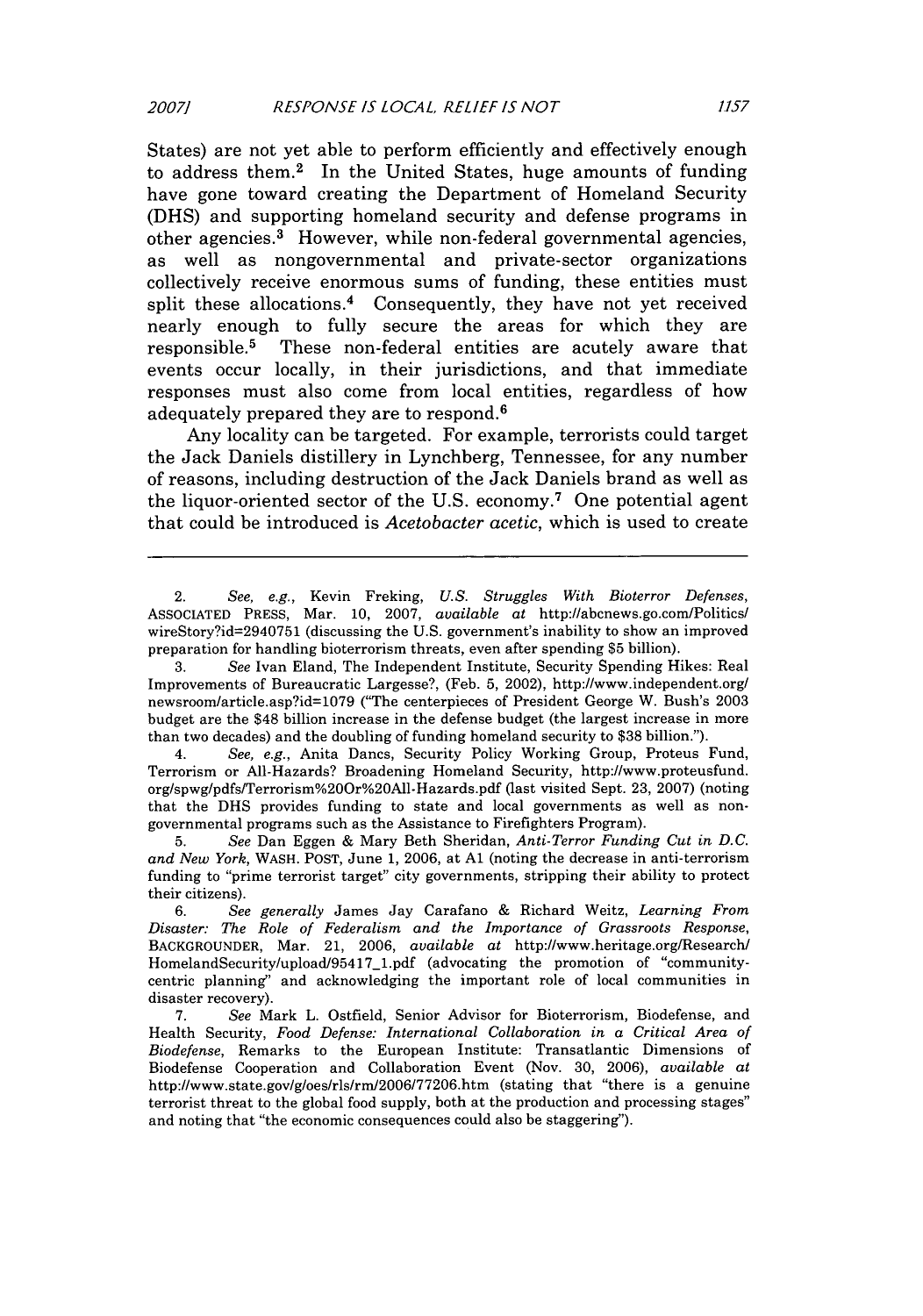vinegar and could throw off the taste of the liquor.8 Additionally, certain mutations to *Bacillus subtilis* cause the organism to become alcohol-resistant,<sup>9</sup> and if introduced and ingested, will cause food poisoning. 10 The intentional introduction of these microorganisms into vats or bottles of Jack Daniels whiskey would be considered an act of agro terrorism-an act that would not require the weaponization of these organisms or advanced laboratory techniques. The distillery in the locality of Lynchberg could be targeted, and the cases of illness would occur in localities where the contaminated liquor, both here in the United States and throughout the world, was ingested. Comprehensive immediate federal response would be impossible.

A spectrum of actions can be taken against all terrorist threats (see Figure **1):** prevention, deterrence, preparedness, detection, response (including attribution), recovery, and mitigation.<sup>11</sup> These activities can occur both simultaneously and consecutively. In the latter case, we seek to prevent a terrorist act; if we cannot prevent it, we seek to deter the use of agents and weapons that could be used to engage in terrorism. If we cannot deter their use, we prepare for the act; once we have prepared for it, we must detect its occurrence. And once detected, we must respond to an incident, recover from it, attribute its occurrence to a particular actor or group, and mitigate

10. *"Bacillus licheniformis, Bacillus subtilis,* and *Bacillus pumilus* comprise the *subtilis* group, which has been associated with a range of clinical conditions, food spoilage such as ropy bread, and incidents of food-borne gastroenteritis." *See* M. S. Salkinoja-Salonen et al., *Toxigenic Strains of* Bacillus licheniformis *Related to Food Poisoning,* 65(10) APPLIED *&* ENVTL. MICROBIOLOGY 4637 (1999), *available at* http://www.pubmedcentral.nih.gov/articlerender.fcgi?artid=91618. In addition, "[m]ost food poisoning incidents attributed to *Bacillus* species are associated with *Bacillus cereus,* but the relevance of the *subtilis* group as food poisoning organisms is being increasingly recognized." *Id.*

11. *See* COMM. ON **SC.** AND TECH. FOR COUNTERING TERRORISM, MAKING THE NATION SAFER: THE ROLE OF SCIENCE AND TECHNOLOGY IN COUNTERING TERRORISM 277 (2002) [hereinafter MAKING THE NATION SAFER] (stating that "the suggested actions include support for all phases of countering terrorist threats-intelligence and surveillance, prevention, protection, interdiction, response and recovery, and attribution-as well as ways to improve our ability to perform analysis and invent new technologies."); *see also* U.S. DEP'T OF HOMELAND SECURITY, NATIONAL RESPONSE PLAN 2 (2004) [hereinafter NATIONAL RESPONSE PLAN], *available at* http://www.dhs.gov/xlibrary/assets/NRP\_FullText.pdf (referring to the "spectrum of activities including prevention, preparedness, response, and recovery" for management of domestic incidents).

<sup>8.</sup> A. Gouby et al., Acetobacter cibinongensis *Bacteremia in Human,* **10** EMERGING INFECTIOUS DISEASES 784, 784 (2007), *available at* http://www.cdc.gov/eid/content/13/5/pdfs/784.pdf.

<sup>9.</sup> *See* Natalia Gottig et al., *The* Bacillus subtilis *SinR and RapA Developmental Regulators Are Responsible for Inhibition of Spore Development by Alcohol,* 187 J. OF BACTERIOLOGY 2662, 2666 (2005).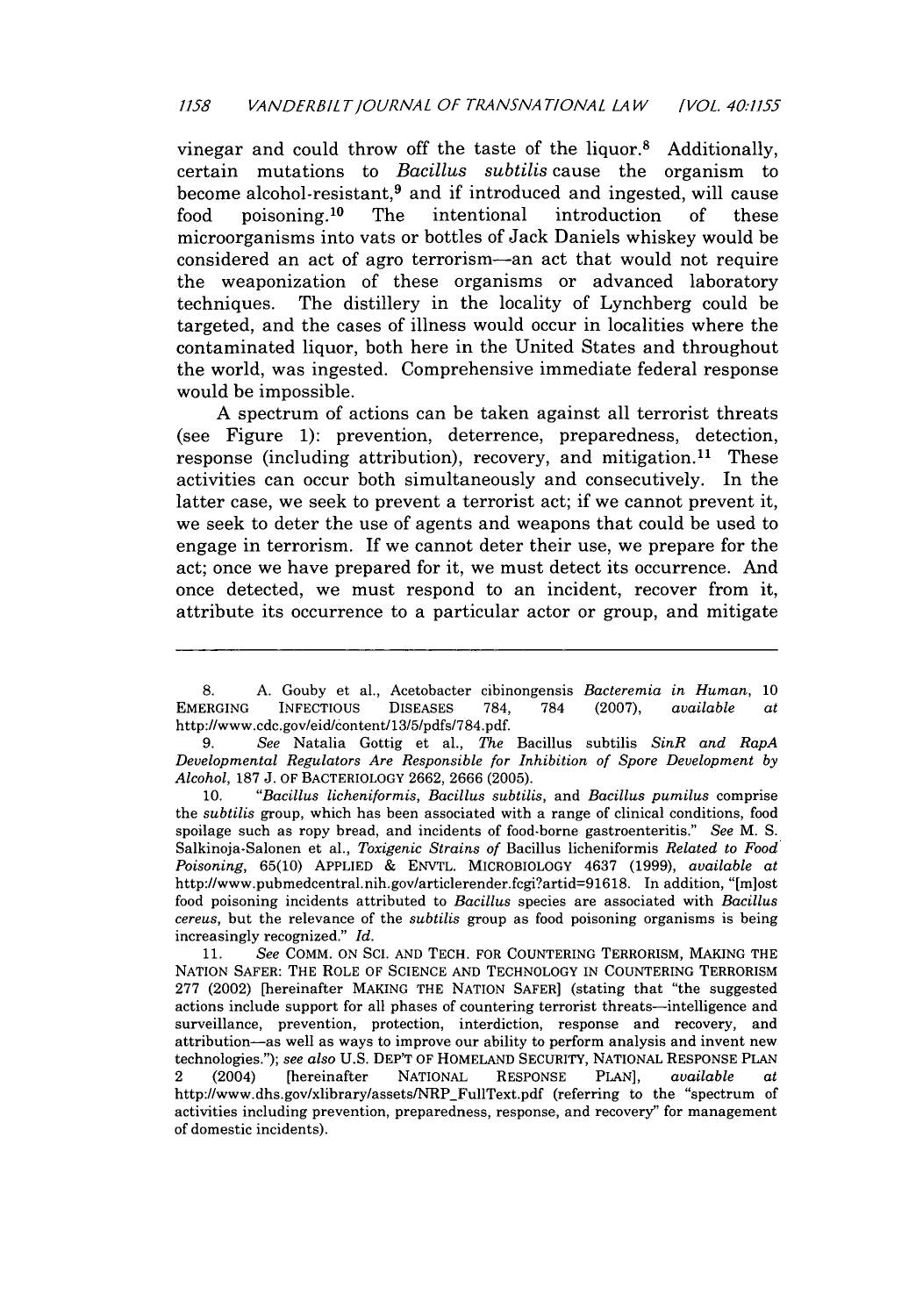the circumstances in an effort to reduce the impact if another event were to occur—with mitigation feeding back into prevention.<sup>12</sup> Understanding the threat is an enabler critical for the successful execution of every other action in this spectrum.

Figure 1. Spectrum of Actions Taken to Counter Terrorism



#### II. UNDERSTANDING THE THREAT

**Al** Qaeda (like many other groups) has knowledge of specific agents that could be used to contaminate the food supply.<sup>13</sup> It is also recruiting personnel that could use that knowledge to grow microorganisms, develop dissemination mechanisms, and prepare to contaminate the food supply in other ways.<sup>14</sup> Additionally, there are a number of food production methods and characteristics that render food vulnerable: mixing, short shelf-life, unrestricted access to

<sup>12.</sup> *See* MAKING THE NATION SAFER, *supra* note 11.

<sup>13.</sup> *See* Mark L. Ostfield, Senior Advisor for Bioterrorism, Biodefense, and Health Security, *Diplomacy to Advance Food Defense,* Remarks to 6th Global Food Safety and Quality Conference (Aug. 1, 2007), *available at* http://www.state.gov/ g/oes/rls/rm/2007/90069.htm; *see also* Peter Chalk, *The U.S. Agricultural System: A Target for Al-Qaeda?,* TERRORISM MONITOR, Mar. 10, 2005, at 4, 6, *available at* http://www.jamestown.org/terrorism/news/uploads/ter 003.005.pdf (stating that "al-Qaeda theological leaders have specifically exhorted Islamists to use biological weapons in whatever manner possible against Americans" and that "agro-terrorism could certainly emerge as a favored secondary form of al-Qaeda").

<sup>14.</sup> David Rising, *Al Qaeda in Iraq Beckons Nuclear Scientists,* BOSTON GLOBE, Sept. 29, 2006, http://www.boston.com/news/world/articles/2006/09/29/al\_qaeda\_in\_ iraq\_beckons\_nuclear\_scientists/.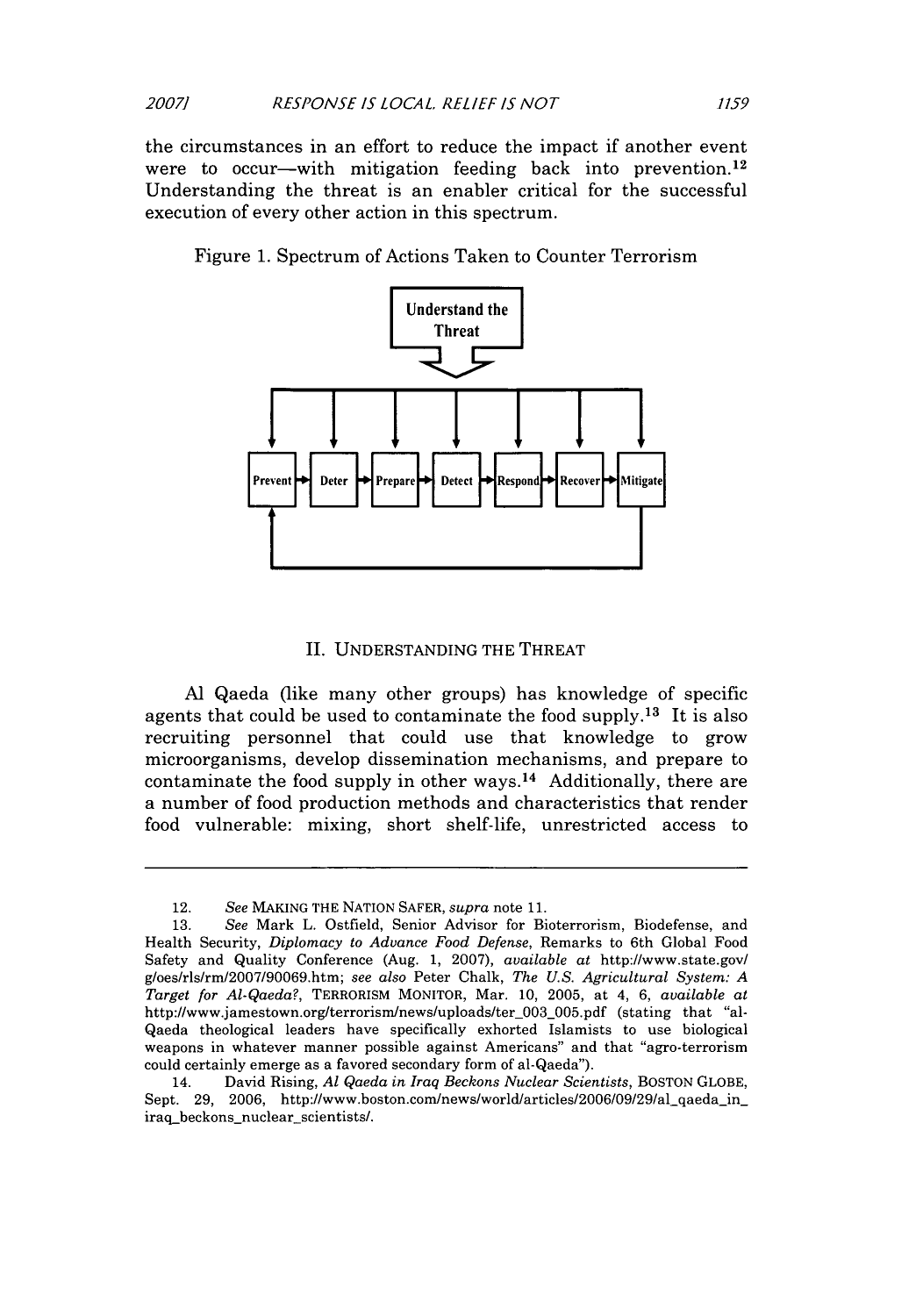production facilities, and the use of large batches.15 Lastly, potential agents include naturally occurring, widely available, genetically modified, and resistance-induced organisms-as well as toxic and dangerous chemicals—that could infect, poison, and kill any element of the agricultural system (e.g., animals, food, and ingredients). <sup>16</sup>

#### III. PREVENTION

Preventing acts of agro terrorism from occurring begins with intelligence. However, the intelligence process is imperfect. Pieces of information are collected and added to others, then the information is analyzed periodically, and the products of these analyses are referred<br>to as intelligence.<sup>17</sup> Clearly, the validity of these intelligence Clearly, the validity of these intelligence. products is based entirely on the quality of the bits of information initially collected. Far less information has been collected regarding biological and agro threats, and the intelligence produced has been far less comprehensive for these threats than for other types of agents.<sup>18</sup> Additionally, the health and agricultural communities Additionally, the health and agricultural communities collect disease and outbreak information, and that information is poorly combined with intelligence generated by the intelligence community regarding the intent of U.S. enemies to engage in acts of biological or agro terrorism. 19 The United States does not possess a comprehensive domestic medical intelligence program, and the medical intelligence activities the Department of Defense conducts are not domestic by law, but rather focused on specific situations overseas. 20 Furthermore, most intelligence efforts conducted by US

19. *See id.* at 22 (noting that "agencies track and act upon bioterrorism information, but USDA needs to be informed also. USDA has limited experience working in the intelligence community, thus building effective partnerships remains a challenge.").

IN A THEATER OF OPERATIONS 2-3 **(1989).**

<sup>15.</sup> *See* Ostfield, *supra* note **7.**

<sup>16.</sup> *Id.*

<sup>17.</sup> *See generally* UNITED STATES ARMY, FIELD MANUAL 34-3: INTELLIGENCE ANALYSIS 2-1 to 2-18 (1990), *available at* http://www.fas.org/irp/doddir/army/ fm34\_3.pdf (explaining the "Intelligence Cycle" as a continuous process which includes four distinct phases: directing, collecting, processing, and dissemination).

<sup>18.</sup> *See* JIM MONKE, CONGRESSIONAL RESEARCH SERV., AGROTERRORISM: THREATS AND PREPAREDNESS 8 (2004), *available at* http://www.fas.org/irp/crs/ RL32521.pdf (stating that "agriculture and food production generally have received relatively less attention, or sometimes were overlooked, in counter-terrorism and homeland security" but also noting that "agriculture now is garnering more attention in the expanding field of terrorism studies and policies").

<sup>20.</sup> *See* UNITED STATES ARMY, FIELD MANUAL 8-10-8: MEDICAL INTELLIGENCE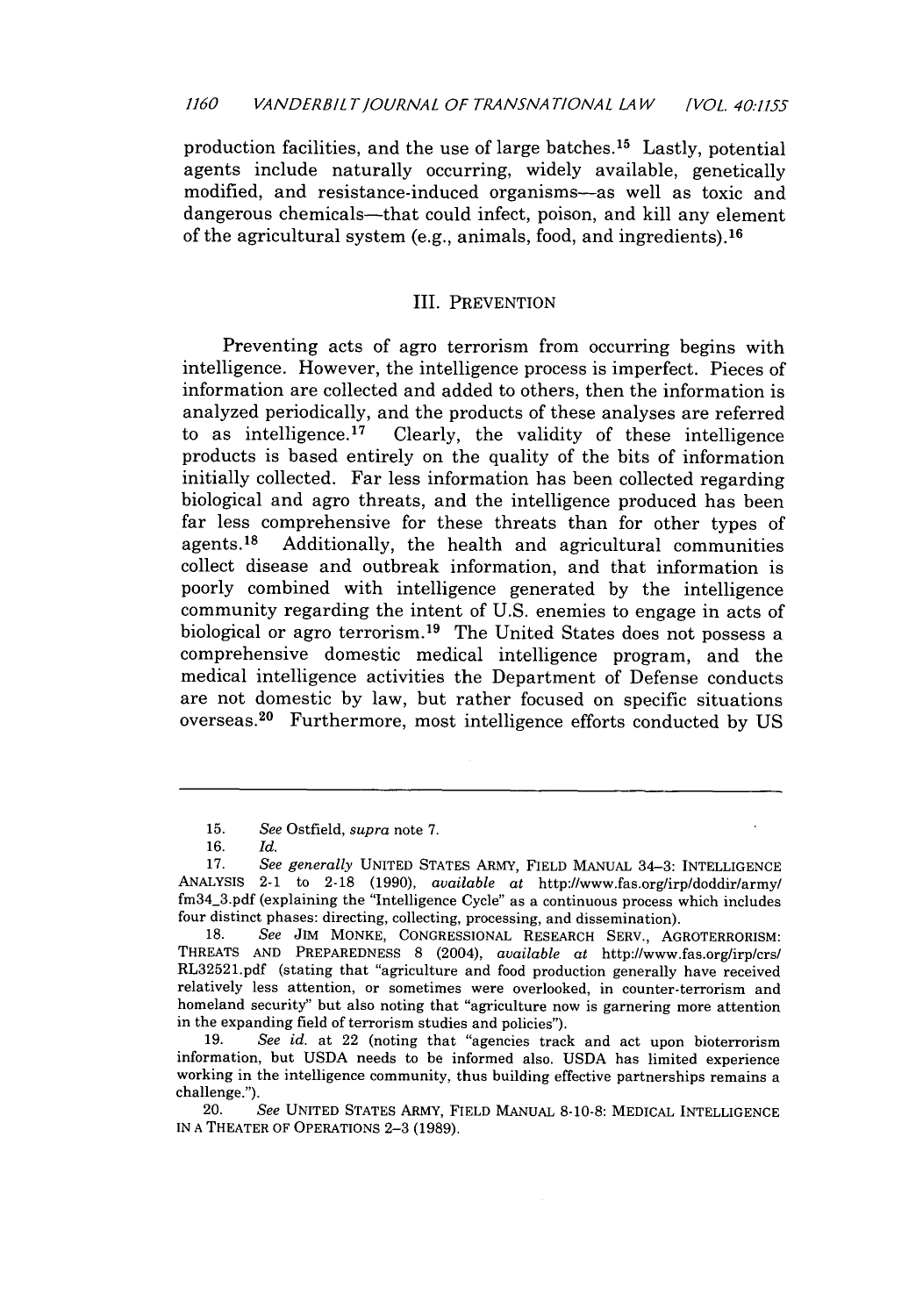*2007]*

agencies are not linked with each other, let alone with those of our foreign colleagues. $21$ 

#### IV. DETERRENCE

U.S. deterrence programs were designed to counter the proliferation of weapons that would be used for warfare-initially with countries that had created enormous stockpiles of weapons of catastrophic effect, and then later with smaller countries that were purchasing or otherwise obtaining smaller caches of weapons.<sup>22</sup> However, after the dissolution of the former Soviet Union (FSU), deterrence efforts experienced decreases in funding and now occur only intermittently.<sup>23</sup> The United States has not yet adequately modified its deterrence policies to address smaller (especially nonstate) actors. <sup>24</sup>

#### V. PREPAREDNESS

Preparedness efforts for acts of agro terrorism in the United States vary according to (1) where diseases are endemic (such as brucellosis in locations such as Idaho, Texas, and Wyoming, where the disease occurs naturally), $25$  (2) where outbreaks have occurred previously (such as the previous outbreak of tularemia in Martha's Vineyard), $26$  and (3) where emergencies have arisen (like the recent *Escherichia coli* 0517:H7 contamination of spinach in the United States).<sup>27</sup> It makes sense that the ongoing presence of a disease

24. *Id.*

26. Katherine A. Feldman et al., *Tularemia on Martha's Vineyard: Seroprevalence and Occupational Risk,* 9(3) EMERGING INFECTIOUS DISEASES 350 (2003), *available at* http://www.cdc.gov/ncidod/EID/vol9no3/pdfs/02-0462.pdf.

27. Ctrs. for Disease Control & Prevention, *Ongoing Multistate Outbreak of Escherichia coli serotype 0157:H7 Infections Associated with Consumption of Fresh*

1161

<sup>21.</sup> *See* Andrew W. Green, It's Mine: Why the US Community Does Not Share Information 1 (July 2005), *available at* http://www.au.af.mil/au/awc/awcgate/ saas/green.pdf (unpublished research report, Air University School of Advanced Air and Space Studies) (on file with Air University).

<sup>22.</sup> *See generally* ALEXEI ARABATOV & VLADIMIR DVORKIN, BEYOND NUCLEAR DETERRENCE: TRANSFORMING THE U.S.-RuSSIAN EQUATION (2006).

<sup>23.</sup> *See id.* at 2 ("Since the end of the Cold War, nuclear deterrence between Russia and the United States has been receding into the background in terms of dayto-day foreign policy and official public relations.").

<sup>25.</sup> ANIMAL *&* PLANT HEALTH INSPECTION SERV., U.S. DEP'T OF AGRIC. [USDA], 2005 UNITED STATES ANIMAL HEALTH REPORT 47 (2005), *available at* http://www.aphis.usda.gov/publications/animal\_health/content/printable\_version/AHR\_ 2005B\_508.pdf.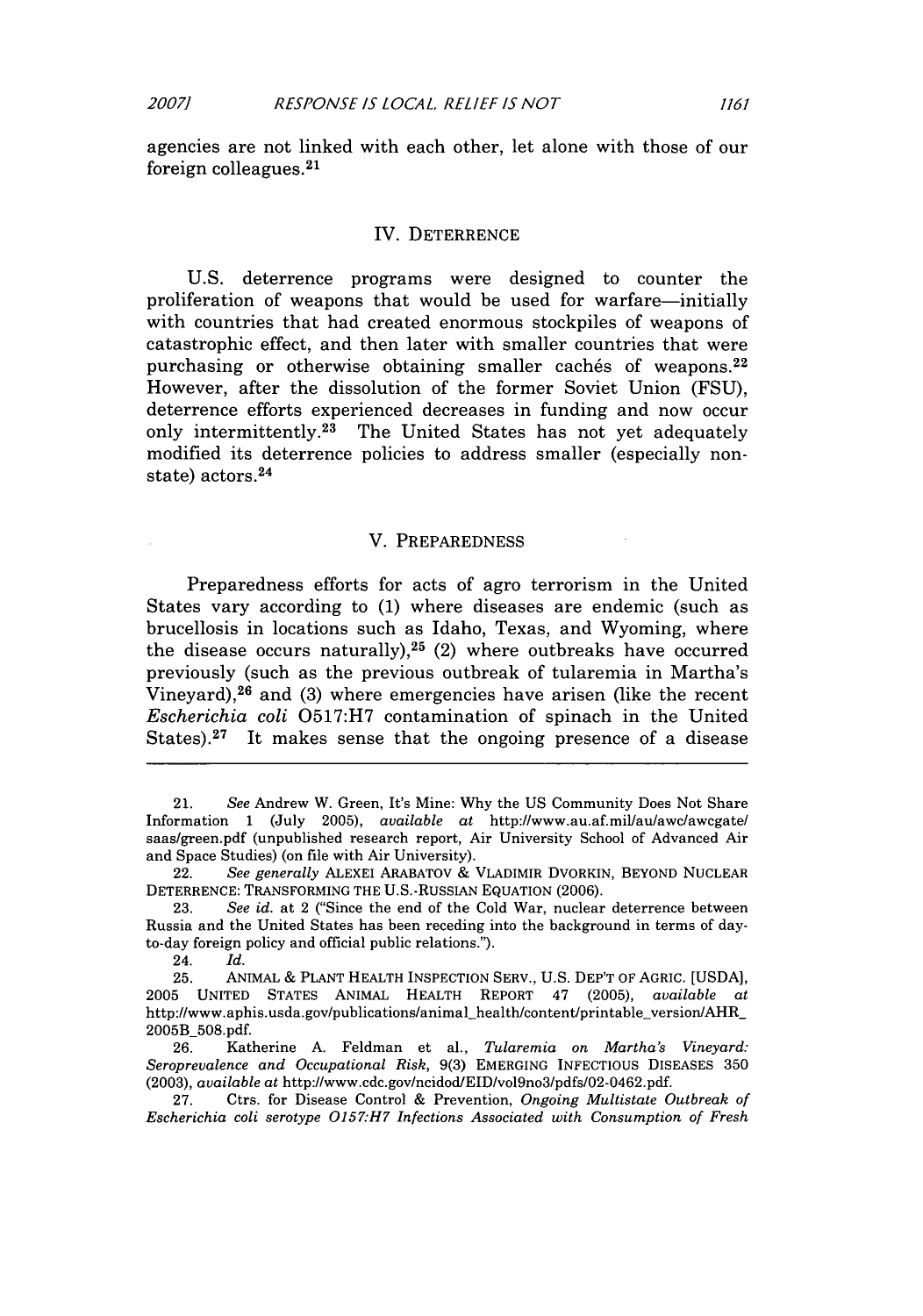would cause a community to attain and maintain some minimum level of preparedness, and that the occasional outbreak or emergency would cause communities to become better prepared after weaknesses in responses are identified and strengthened. The preparedness described in each of these cases is generally not at the heightened level necessary for communities to respond adequately to acts of agro terrorism. 28 However, it is easier to build upon this preparedness than to have to start with nothing in place.

An act of agro terrorism will immediately change how food is distributed to affected localities and throughout the country and world. Because of the way that food production and distribution systems have evolved, most areas in the United States are not selfsufficient, meaning they could not grow their own food or distribute it to their own communities.<sup>29</sup> Undoubtedly, some areas could become self-sufficient—such as those areas where farming already occurs and where food has already come to distribution points-at least for a short while.30 However, many individuals, families, organizations, and communities have difficulty with following recommendations to stock months of supplies in the event of a catastrophe, and numerous food-related systems use just-in-time stocking practices. 31 Although this is a weakness that cannot be rectified quickly, it is important to note that there are certainly areas and points in the United States that could be self-sustaining, especially if they developed and exercised plans to do **so. <sup>3</sup> <sup>2</sup>**

29. *See, e.g.,* Jim Minick, *Do You Know Where That Egg Came From?, in* FINDING A CLEAR PATH (W. Va. Univ. Press 2005) (noting that "[a] 1983 study found that the average food item in the United States travels 1,300 miles before it reaches the dinner table" and that the "existing system already gears itself against buying locally").

30. *See* Katherine McIntire Peters, *Officials Fear Terrorist Attack on U.S. Food Supply,* GOV'T EXECUTIVE, June 10, 2003, *available at* http://www.govexec.com/ dailyfed/0603/061003kp1.htm (explaining that officials estimate that no major U.S. city has more than a seven-day supply of food).

31. Mimi Hall, *Most Not Prepared for Attack,* USA TODAY, Mar. 31, 2004, at **1A** (examining how few Americans stockpile food and follow the government's emergency safety plans in preparation for a terrorist attack).

32. *See, e.g.,* OFFICE OF EMERGENCY SERV., SANTA CRUZ COUNTY, NEIGHBORHOOD NETWORKING: SURVIVAL THROUGH SELF-SUFFICIENCY, http://sccounty0l.co.santa-cruz.ca.us/oes/communityplan.htm (last visited Sept. 25, 2007) (detailing guidelines the Santa Cruz community could develop to facilitate selfsustainability and human survival in the face of a disaster).

*Spinach-United States,* MORTALITY *&* MORBIDITY WKLY. REP., Sept. 29, 2006, at 1-2, *available at* http://www.cdc.gov/mmwr/pdf/wk/mm55d926.pdf.

<sup>28.</sup> *See* JEFFREY LEVI ET AL., TRUST FOR AMERICA'S HELP, READY OR NOT: PROTECTING THE PUBLIC'S HEALTH FROM DISEASES, DISASTERS, AND BIOTERRORISM 2 (2006), *available at* http:/Ihealthyamericans.org/reportsbioterror06/BioTerrorReport 2006.pdf, (noting that "five years after September 11, public health emergency preparedness is still not at an acceptable level").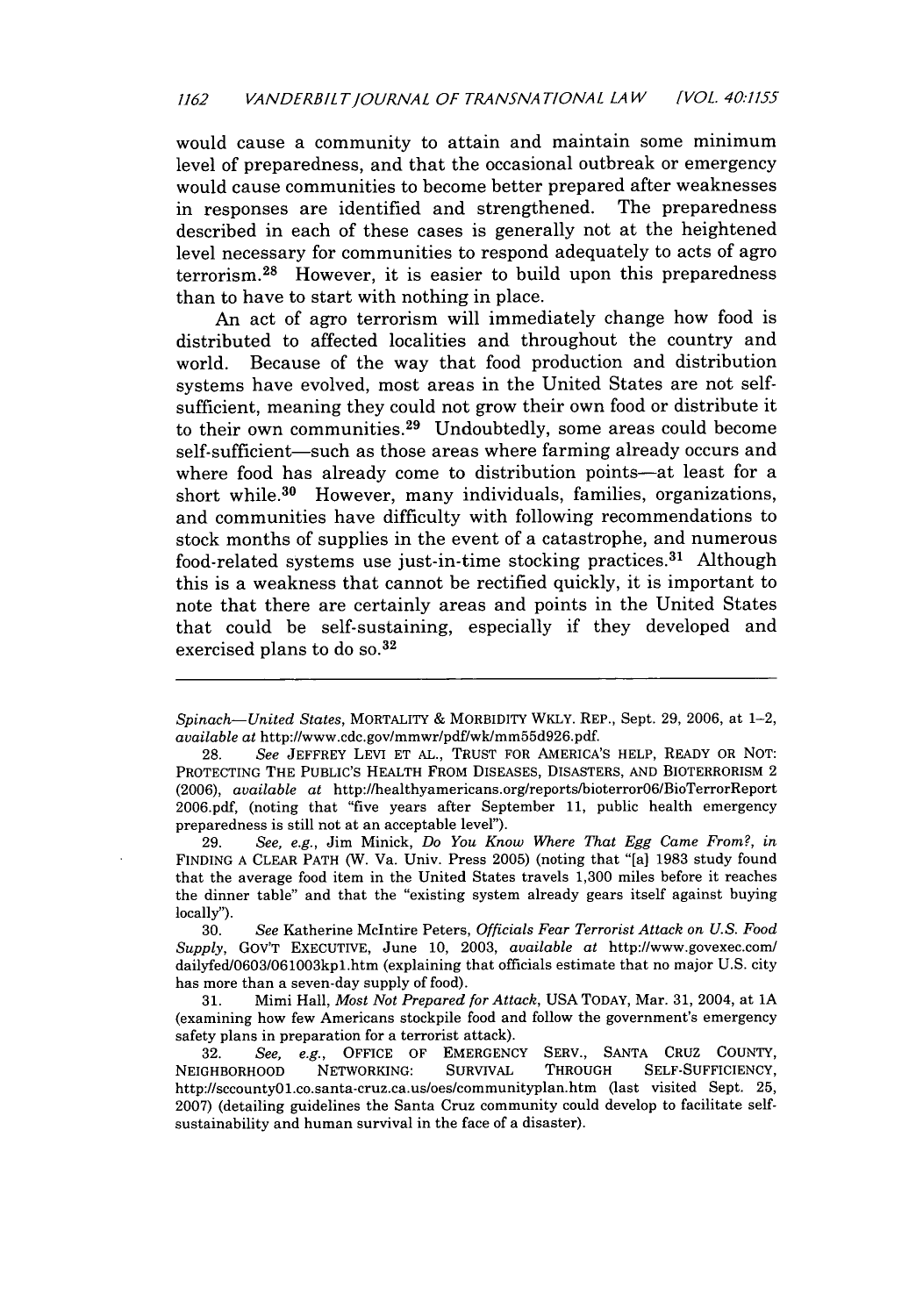The U.S. experience responding to Hurricane Katrina teaches a few lessons. First, it is important to plan at the state, territorial, tribal, and local levels as if the federal government will not be able to provide any resources in the event of a catastrophe, particularly if an act of terrorism occurs (which would demand that some federal resources be dedicated immediately to attribution of the act to a terrorist group), and especially if events occurring at the global level (including acts of terrorism, natural disasters, and warfare) also demand U.S. support.<sup>33</sup> Another plan should address state, Another plan should address state, territorial, tribal, and local activities that would occur if the federal government can provide what it pledges in federal plans (such as the National Response Plan).34 For example, after Hurricane Katrina, it was unrealistic for Governor Blanco to request that the federal government send all it had with the expectation that the federal government would or could actually send the requested relief.35 Greater familiarity at the local level with federal plans and allocated resources, even in the best-case scenario, would have reduced initial expectations as well as the amount of disappointment that resulted from their lack of fulfillment.<sup>36</sup>

Finally, in a lesson more specific to the agro threat, when bringing in food from other countries, the State Department needs to work directly with the Department of Agriculture (USDA) to clear food, especially that containing beef. During the response to Hurricane Katrina, the State Department—upon request from DHS erroneously allowed meals-ready-to-eat (MREs) containing beef to enter the country without clearance from USDA. Both Departments believed that the other had arranged clearance; the State Department assumed that DHS had already arranged for clearance by USDA, but

<sup>33.</sup> NATIONAL RESPONSE PLAN, *supra* note 11.

<sup>34.</sup> *See generally id.* at 1-14 (discussing the National Response Plan, its purpose, scope and applicability, and incident management activities, as well as the roles and responsibilities of state, local, and tribal governments, the federal government, nongovernmental and volunteer organizations, the private sector, and citizens).

<sup>35.</sup> *See* Press Release, La. Office of the Governor, Overview of Governor Kathleen Babineaux Blanco's Actions in Preparation for and Response to Hurricane Katrina (Dec. 2, 2005), *available at* http://www.gov.state.la.us/index.cfm?md= newsroom&tmp=detail&articleID=1523 (noting that Governor Blanco informed President Bush that she "would need every resource possible from the federal government").

<sup>36.</sup> *See* La. Office of the Governor, Governor Blanco Outraged by Federal Refusal to Accept Foreign Aid Following Hurricanes Katrina and Rita (Apr. 30, 2007), *available at* http://www.gov.state.la.us/index.cfm?md=newsroom&tmp=detail&catID= 3&articleID=2832&navlD=27.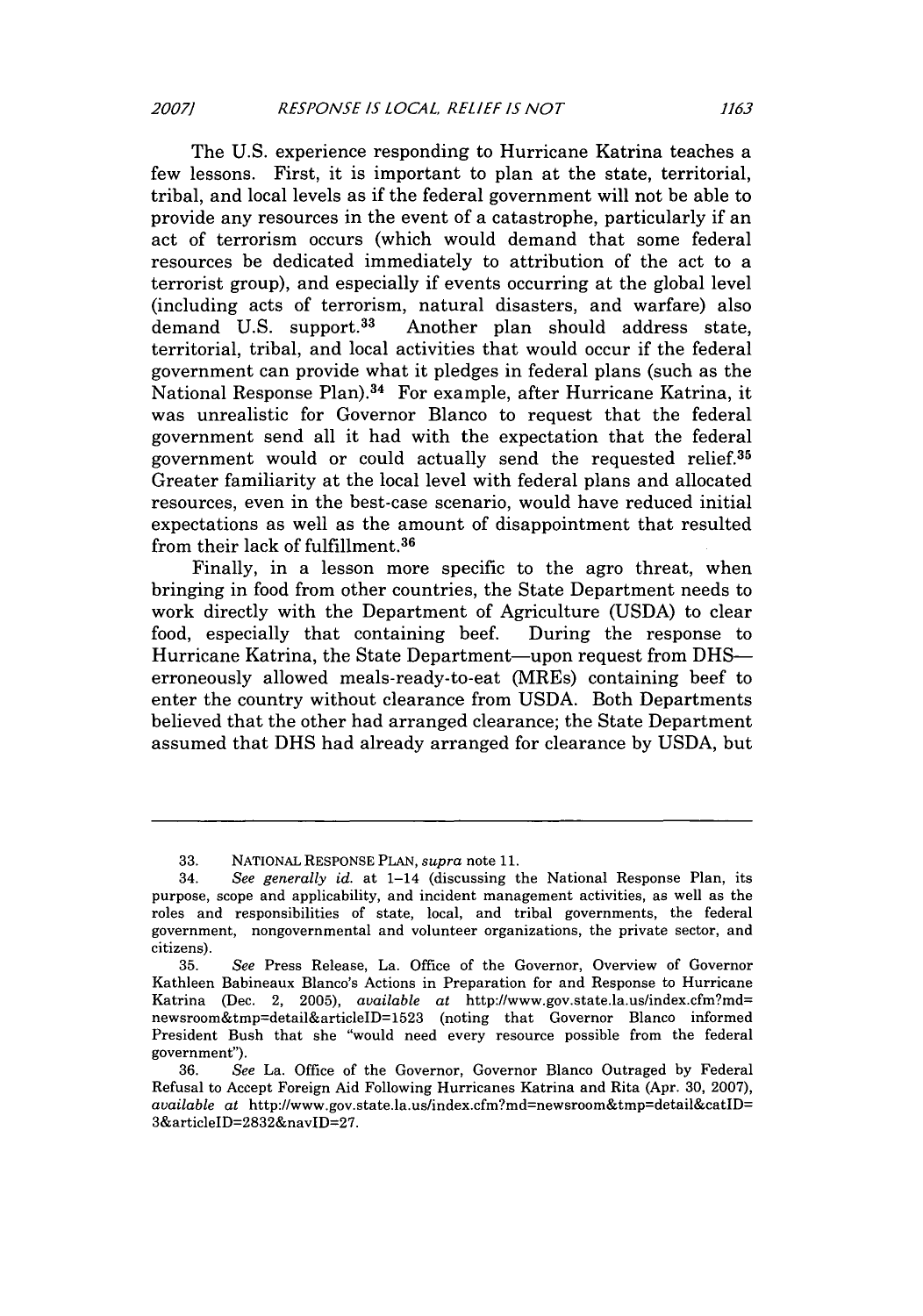DHS assumed State had already done so.<sup>37</sup> Observations and lessons learned from such disasters and exercises could be identified, collected from a number of repositories (such as the *Lessons Learned Information Sharing* system funded by DHS),<sup>38</sup> and incorporated into preparedness efforts now, in advance of an agro terrorist event.

#### VI. DETECTION

Countries throughout the world struggle with the ability to detect disease quickly. All health-data reporting systems are faulty, due to varying reporting requirements that are poorly consolidated even within small geographic units (such as states) and only somewhat linked to environmental detection systems--where such systems and technology even exist.<sup>39</sup> As a result, when agricultural incidents occur (such as the recent spinach contamination in the United States), illness and sometimes death are the main indicators of the problem. Obviously, these indicators emerge at a point in time beyond the stage at which detection of the disease agent could have precluded the illness.<sup>40</sup> Historically, both intentionally and naturally caused agro events have affected large numbers of people.<sup>41</sup> For example, in 1984, the Rajneeshee religious group intentionally

<sup>37.</sup> Deputy Spokesperson for the State Department, Adam Ereli, admitted that MREs from the United Kingdom were distributed to Katrina victims without undergoing the required USDA inspection. Ereli indicated that members of the State Department were "not aware of' the regulatory restrictions at the time. See Transcript of Briefing, U.S. State Dep't, Oct. 14, 2005, http:/iwww.globalsecurity.org/military/ library/news/2005/10/mil-051014-usia04.htm [hereinafter State Dep't Briefing].

<sup>38.</sup> *See* Lessons Learned Information Sharing [LLIS], www.llis.gov (last visited Sept. 23, 2007) (defining LLIS as a "national network of Lessons Learned and Best Practices for emergency response providers and homeland security officials **...** designed to facilitate efforts to prevent, prepare for and respond to acts of terrorism and other incidents across all disciplines and communities throughout the U.S.").

<sup>39.</sup> Fu-Chiang Tsui et al., *Technical Description of RODS: A Real-time Public Health Surveillance System,* 10(5) J. AM. MED. INFORMATIcs ASS'N 399, 399-400 (2003), *available at* http://www.pubmedcentral.nih.gov/picrender.fcgi?artid=2 12776&blobtype =pdf.

<sup>40.</sup> Press Release, U.S. Food & Drug Admin. [FDA], FDA Warning on Serious Foodborne E.coli 0157:H7 Outbreak: One Death and Multiple Hospitalizations in Several States (Sept. 14, 2006), *available at http://www.fda.gov/bbs/topics/* NEWS/2006/NEW01450.html.

<sup>41.</sup> *See, e.g.,* Ostfield, *supra* note 7 (mentioning an incident in 1996 and 1997 where "thousands of people in 21 states within the U.S. and two Canadian provinces became infected with the parasite *Cyclospora* after eating Guatemalan raspberries unintentionally contaminated with the pathogen" and pointing to the 1984 intentional contamination of salad bars by the Rajneeshee religious group, which "caused 751 cases of salmonellosis and resulted in the hospitalization of 45 of the victims").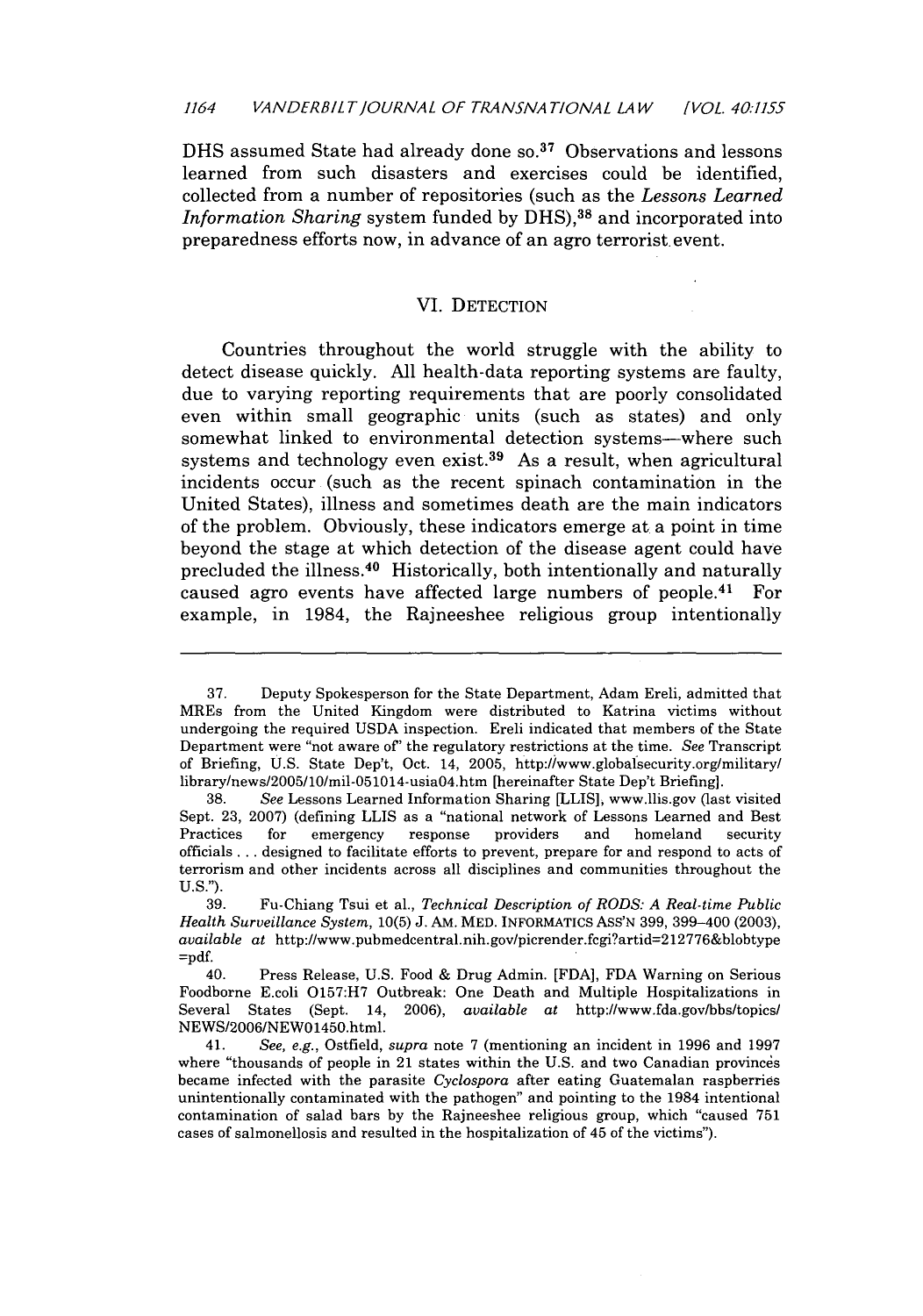contaminated salad bars with salmonella in order to influence the outcome of an election, resulting in 751 people becoming ill.42 Costs of agricultural events have also been high; the *Escherichia coli* contamination of spinach in 2006 alone was estimated to cost up to \$74 million, 43 and foodborne illnesses linked to *Campylobacter, Salmonella, Escherichia coli,* and *Listeria monocytogenes* have had an estimated cost of \$6.9 billion annually in the United States.<sup>44</sup> It is illogical to allow intentionally and naturally occurring events to sicken or kill people or animals before the event is detected. The costs are clearly too great, both economically and personally.

### VII. ATTRIBUTION

When it comes to any act of terrorism, criminal and terrorist prosecution is a federal priority. 45 Law enforcement agencies agree that activities that save lives and preserve the health of the public are a high priority and that law enforcement efforts (including investigation and other elements necessary for attribution) should not interfere with, but should instead support, public health efforts.<sup>46</sup> However, it is also important to determine who has perpetrated an act of terrorism, so that perpetrators may be apprehended and their support networks shut down in order to prevent further acts of terrorism. This makes attribution relevant and intrinsic to public health, and means that law enforcement efforts should occur while health care is delivered and other public health activities are ongoing.

<sup>42.</sup> *Id.;* Joseph E. McDade & David Franz, *Bioterrorism as a Public Health Threat,* EMERGING INFECTIOUS DISEASES, July-Sept. 1998, at 493, 493, *available at* ftp://ftp.cdc.gov/pub/EID/vol4no3/adobe/mcdade.pdf.

<sup>43.</sup> *Spinach Industry Still Hurt from Recall,* MAIL TRIB. (Medford, Or.), Oct. 21, 2006, http://archive.mailtribune.com/archive/2006/1021/biz/stories/spinach.htm.

<sup>44.</sup> USDA, *ERS Updates Foodborne Illness Costs,* FoODREVIEW, Sept.-Dec. 2000, at 48-49, *available at* http://www.ers.usda.gov/publications/foodreview/ septdec00/FRsept00h.pdf (last visited Oct. 8, 2007).

<sup>45.</sup> *See, e.g.,* President George W. Bush, Address to Joint Session of Congress and the American People (Sept. 20, 2001), *available at* http://www.whitehouse.gov/ news/releases/2001/09/20010920-8.html ("Our war on terror begins with al Qaeda, but it does not end there. It will not end until every terrorist group of global reach has been found, stopped and defeated.").

<sup>46.</sup> *See generally* EDWARD P. RICHARDS ET AL., U.S. DEP'T OF JUSTICE, THE ROLE OF LAW ENFORCEMENT IN PUBLIC HEALTH EMERGENCIES: SPECIAL CONSIDERATIONS FOR AN ALL-HAZARDS APPROACH (2006), *available at* http://www.ojp.usdoj.gov/BJApdf/role law enforce.pdf (discussing the threats that communicable diseases, virus-caused pandemics, and additional public health emergencies pose to public health and safety and outlining key concerns law enforcement officials must address in order to respond properly).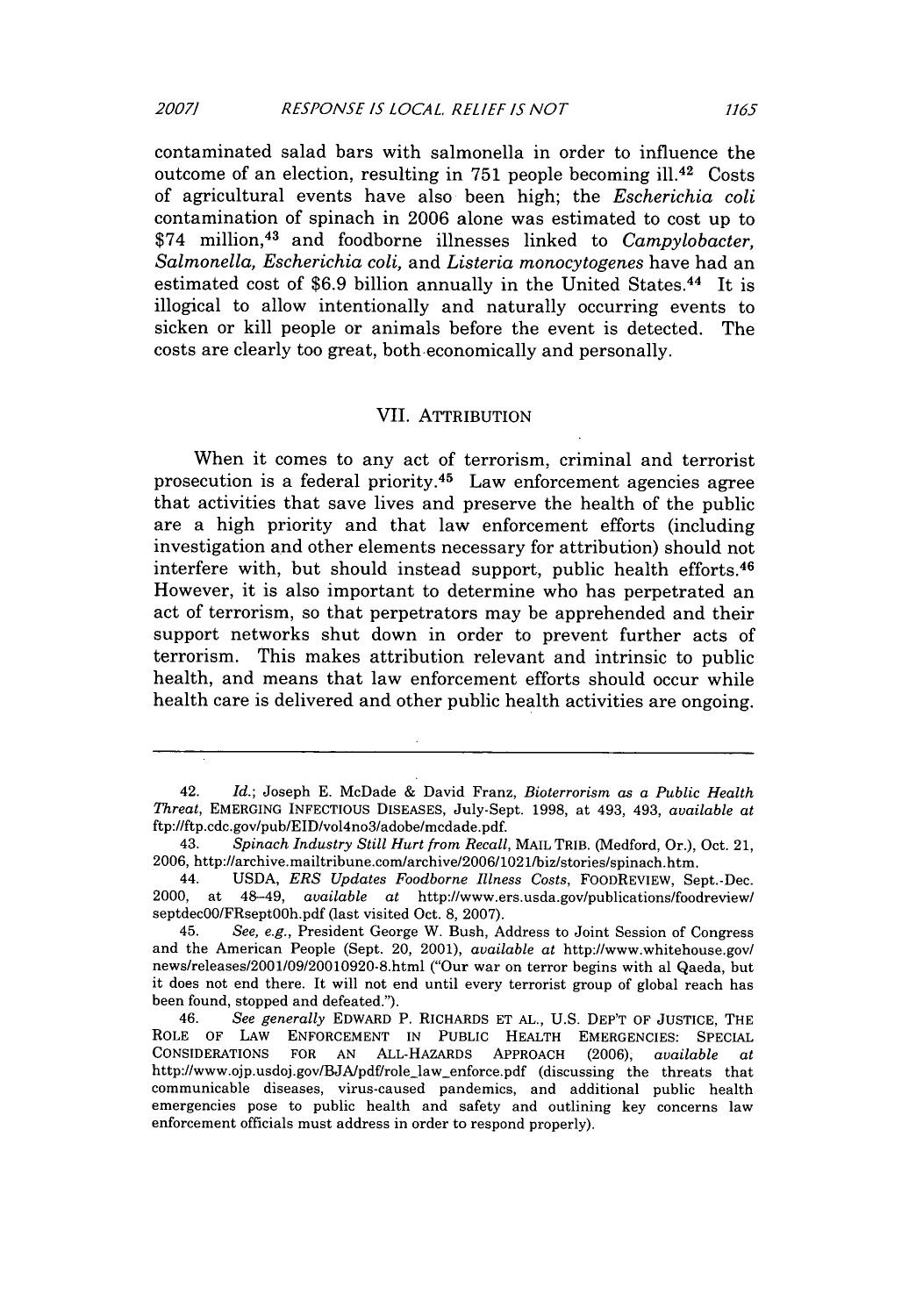As above, federal resources will not all be focused on response, in the traditional immediate life-saving sense of the word.

When suspected perpetrators are not U.S. citizens or are U.S. citizens that have fled the country, transnational investigations do occur and sometimes involve multilateral exchanges of information.<sup>47</sup> However, relevant intelligence specific to particular cases is almost always retained by a small team of agents, analysts, and investigators, and the nature of the information as well as the usual systems to protect that information generally preclude sharing it with other countries, including U.S. allies.<sup>48</sup> This secrecy may work if events occur in only one country, but one cannot assume that eventuality. Additionally, the lack of intelligence sharing will only slow or prevent efforts at attribution if events are occurring throughout the world, which would be expected if agro systems are targeted.

## VIII. RESPONSE

When events are geographically circumscribed, one might expect the effects and response to the event to be localized. However, food and other disaster-relief supplies and resources will come in from the rest of the country and the rest of the world. Furthermore, any eventcausing agents not caught before entering the system will also be sent throughout the country and the world. Additionally, emergency response must necessarily be localized.<sup>49</sup> Therefore, since the agricultural system generally, as well as the food production and distribution systems specifically, are worldwide,<sup>50</sup> the impact of agro terrorism is simultaneously local and global.

This means that a variety of different responses will be necessary to address agro terrorist events, response efforts will be fractionated, and resources will be split to a greater extent than for other types of terrorism. As a result, coordination of response efforts will be even more critical. The United States has yet to see efficient

<sup>47.</sup> See, e.g., **28** C.F.R. § 0.34 (2007) (identifying the role of the International Criminal Police Organization (INTERPOL) as an organization facilitating police cooperation).

<sup>48.</sup> *See* Green, *supra* note 21, at 35 (noting the overzealous protection of human intelligence sources by the Central Intelligence Agency).

<sup>49.</sup> ADVISORY **PANEL** TO ASSESS DOMESTIC **RESPONSE** CAPABILITIES FOR TERRORISM INVOLVING **WEAPONS** OF MASS **DESTRUCTION,** THIRD ANNUAL REPORT TO THE PRESIDENT **AND** THE **CONGRESS 6-7** (2001), *available at* http://www.rand.org/ nsrd/terrpanel/terror3-print.pdf.

**<sup>50.</sup>** *See generally* **ECON.** RESEARCH SERV., **USDA, CHANGING STRUCTURE** OF GLOBAL FOOD **CONSUMPTION AND** TRADE, **WRS-o1o1** (2001) (discussing the changes in the composition of world agricultural trade).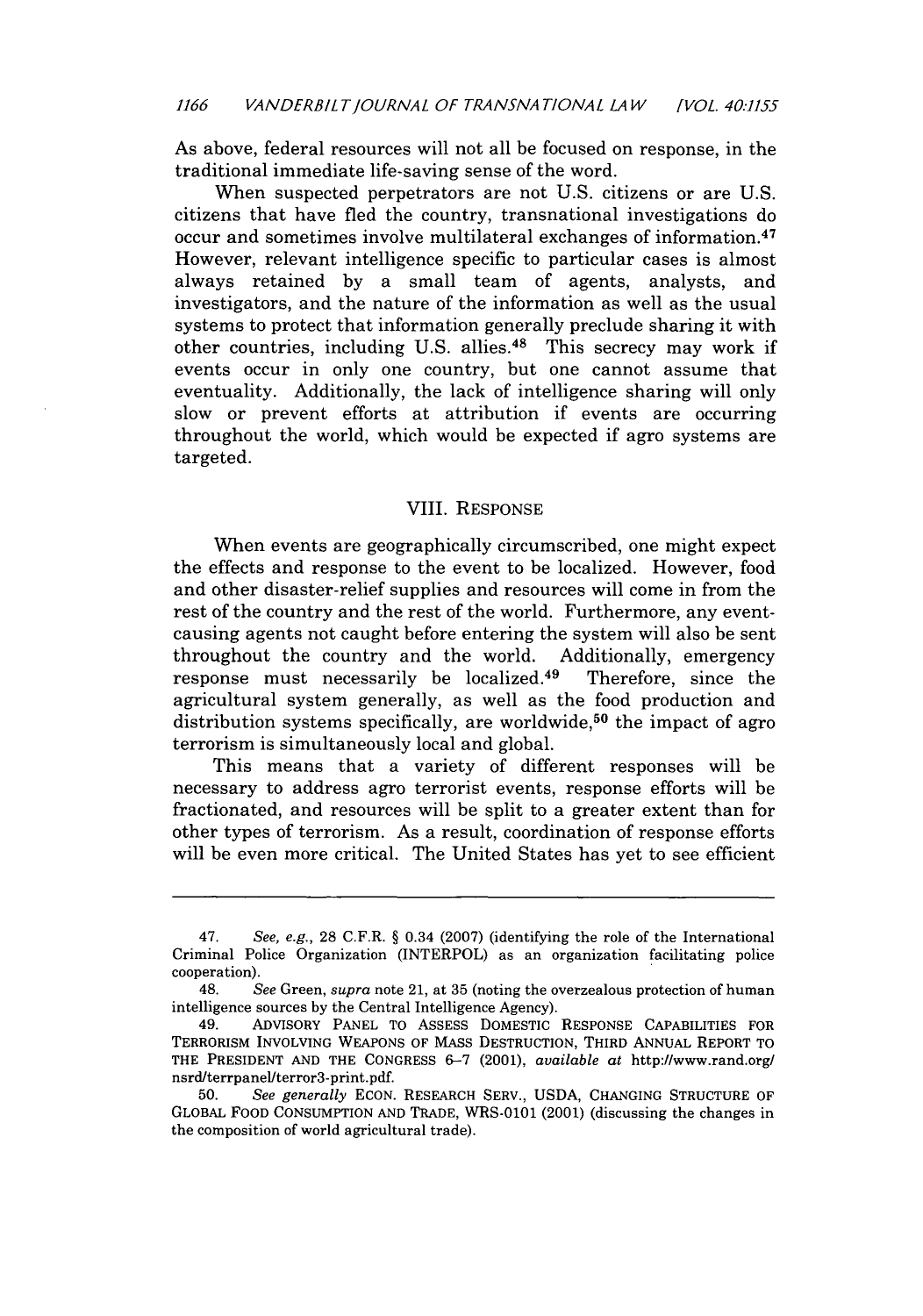and effective coordination occur between and among federal, nonfederal, nongovernmental, and private-sector agencies. It would be unrealistic to expect a greater level of efficiency and effectiveness when international organizations respond.<sup>51</sup> However, relief will come from throughout the world.52 The already global agricultural system may well be imperfect, but because it is the only system that exists, it will deliver relief to the extent that it is able.

There are four alternate food supplies if food and food-production potential is eliminated in a particular area: MREs, national stockpiles, other federal holdings, and food from elsewhere throughout the nation. In the latter case, there will be streams of food coming into a particular area, and other streams diverted from other areas. Systems will have to be modified or created to clear food as it is distributed everywhere, including areas affected by agro terrorism. In places where agro terrorism has previously occurred, perhaps more than anywhere else, further acts of terrorism must be prevented and the population assured that its food is safe and secure.

When food is targeted, there are a variety of issues to address. All of the following must be managed: the physical effects of the ingestion of a terrorist agent, not having enough to eat due to the cessation of food distribution, and other effects of contamination. <sup>53</sup> Moreover, because of cultural feelings about food, particularly a fear of starvation, an agro terrorist event that targets food will generate great fear within society. 54 Emotionally, people will react as severely to an agro terrorist attack as they would any other act of terrorism. They will fear that there will not be enough to eat, that available food will be unsafe to eat, and that exposure will be ongoing.<sup>55</sup> Given the challenges experienced in addressing mental health concerns after

<sup>51.</sup> See, e.g., State Dep't Briefing, *supra* note 37 (discussing failure to inspect beef in MREs).

<sup>52.</sup> In the wake of Hurricane Katrina, numerous countries responded to requests for assistance from FEMA, including Germany, Russia, Spain, France, and the United Kingdom. *Id.*

<sup>53.</sup> *See* Brad Knickerbocker, *Risk of Terrorism to Nation's Food Supply,* CHRISTIAN SCI. MONITOR, Dec. 24, 2002, at 2 (explaining that a terrorist attack on the nation's food supply could result in deaths of both humans and domesticated animals, a crippled agriculture industry that ripples through the whole economy, negative impacts on plant and animal species, widespread confusion, and a loss of public confidence in the food system and in political leaders).

<sup>54.</sup> *See* Ostfield, *supra* note 7 ("The psychological effects on consumer behavior as a result of fear and anxiety over the possibility of a contaminated food product (loss in consumer confidence) can also have a ripple effect on other aspects of the economy.").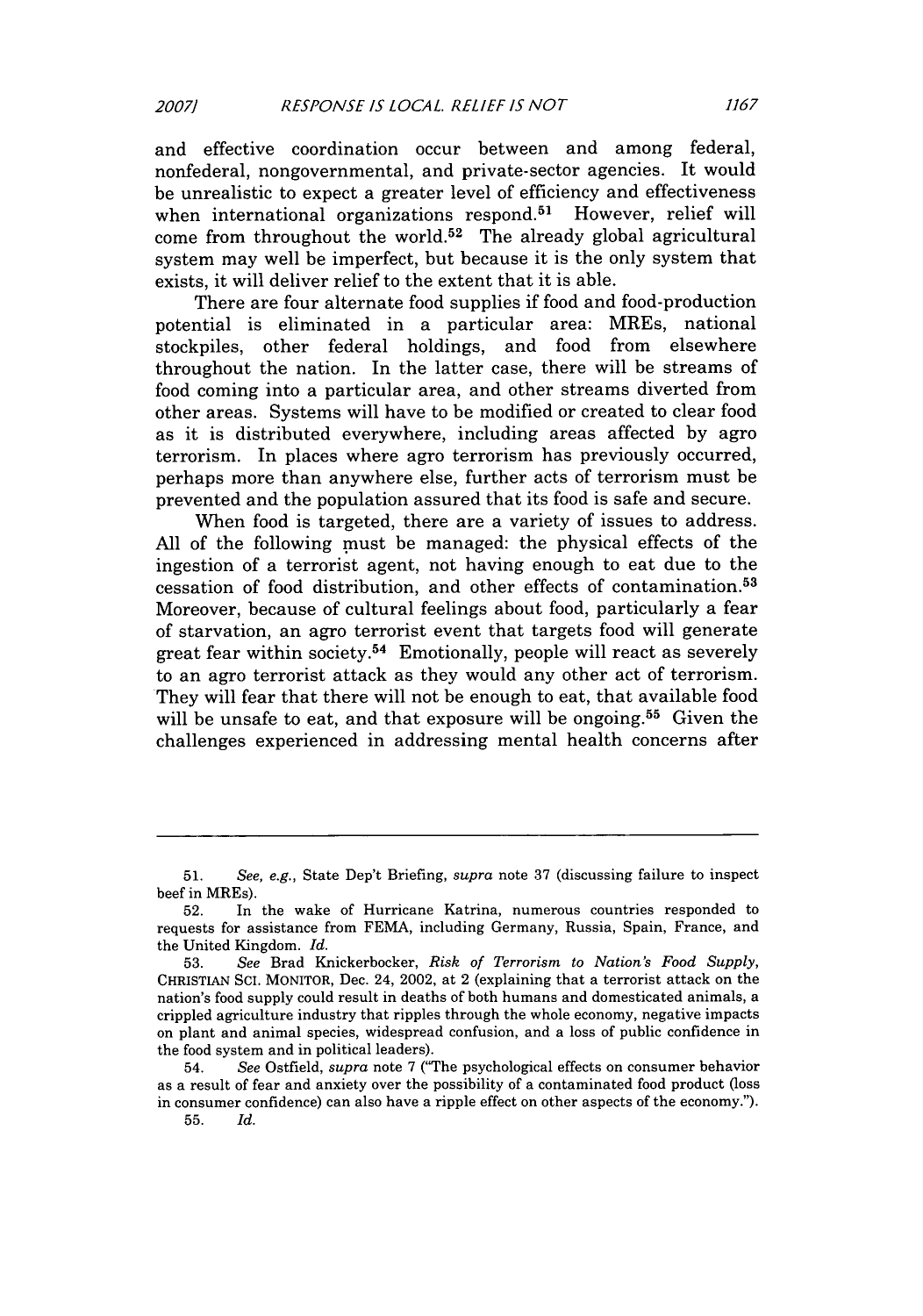the anthrax events of  $2001^{56}$  and Hurricane Katrina,<sup>57</sup> it is doubtful that U.S. society will do a better job quelling fear after an agro terrorist event. These additional concerns must be planned for in advance of such an event.

## IX. RECOVERY

Immediate response requirements for any terrorist event will be shared by both the public and private sectors, but recovery will be the primary responsibility of the private sector when it comes to restoring agricultural systems and processes. 58 Recovery and restoration will also be dependent upon decontamination, which may prove to be more difficult and take longer than expected. Elements of the agricultural system will not be revitalized quickly; soil will not be made arable quickly, dead animals will not spontaneously regenerate, and it may not be feasible financially or otherwise to bring in replacements. Response efforts will be accompanied by a short-term infusion of funds (similar to that seen with Hurricane Katrina), but recovery will not be characterized by the continued infusion of governmental funds at such high levels, particularly if events have occurred in a number of different areas, and if the effects on the agricultural system are pervasive. <sup>59</sup>

#### X. MITIGATION

Mitigation activities occur after immediate response efforts have been carried out and recovery efforts are well underway.60 The goal

56. U.S. GEN. ACCOUNTABILITY OFFICE, BIOTERRORISM: PUBLIC HEALTH RESPONSE TO ANTHRAX INCIDENTS OF 2001 19-20 (2003), *available at* http://www.gao.gov/new.items/d04152.pdf.

57. DISASTER RESPONSE EDU. & TRAINING PROJECT, CTR. FOR THE STUDY OF TRAUMATIC STRESS, HURRICANE KATRINA: EVACUEE MENTAL HEALTH AND CARE 1-4 (2005), *available at* http://www.centerforthestudyoftraumaticstress.org/downloads/ CSTSEvacuees.pdf.

58. *See* NATIONAL RESPONSE PLAN, *supra* note **11,** at 13 ("Unless the response role is inherently governmental (e.g., law enforcement, etc.), private-sector organizations are encouraged to develop and maintain capabilities to respond to and manage a complete spectrum of incidents and emergencies.").

59. *See, e.g.,* United for Peace & Justice, After Katrina, Fund Full Recovery of Gulf Coast-Not War on Iraq (Sept. 2, 2005), http://www.unitedforpeace.org/ article.php?id=3094 ("Budgets for flood control, strengthening the levees, evacuation, and relief have been inadequate and have actually been reduced. Last year \$71 million was cut from the budget for flood control in New Orleans alone.").

60. *See* NATIONAL RESPONSE PLAN, *supra note* 11, at 55-56 (stating that "[m]itigation measures may be implemented prior to, during, or after an incident"). *But see* JANE A. BULLOCK *&* GEORGE HADDOW, INTRODUCTION TO HOMELAND SECURITY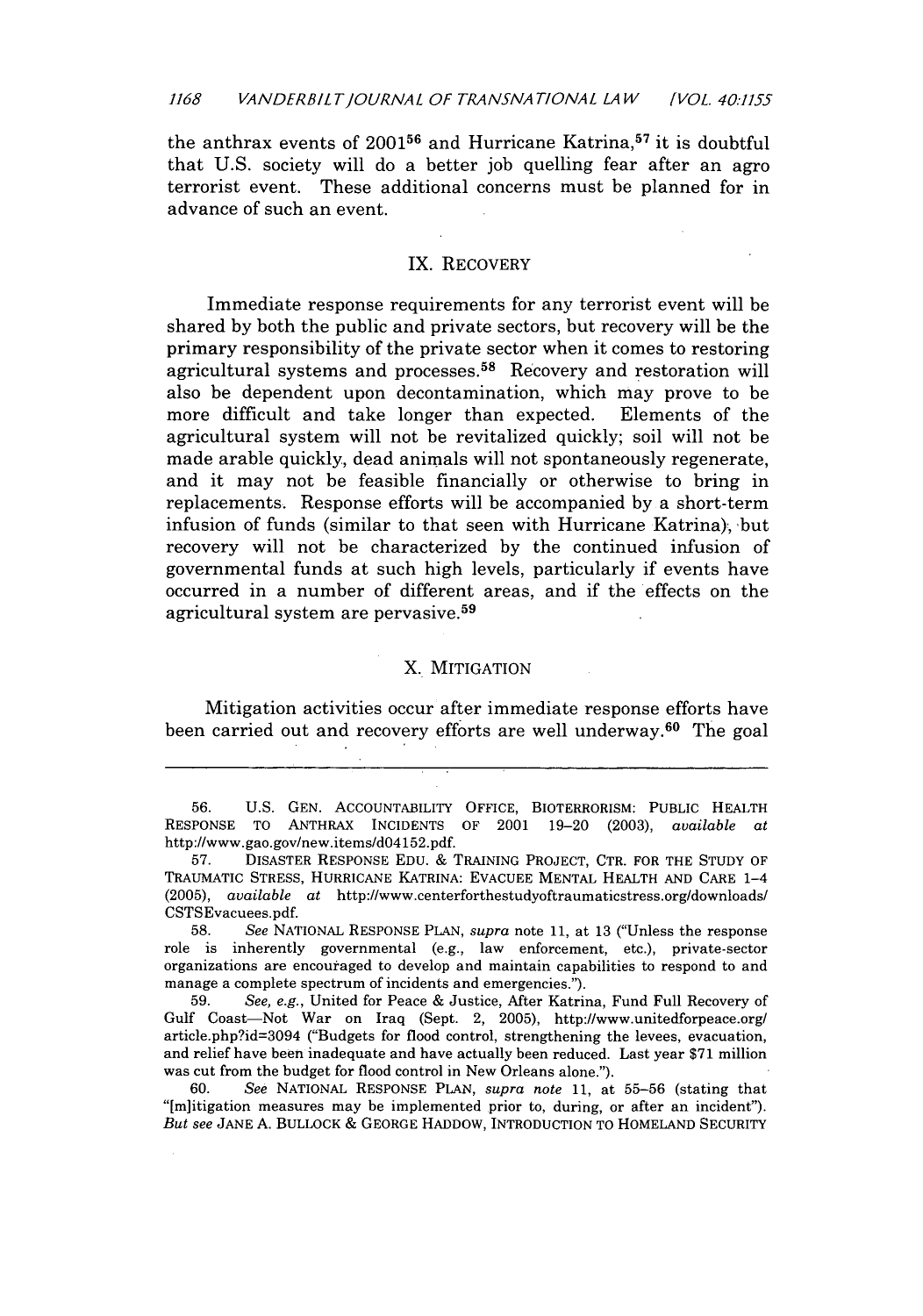of mitigation is to take action to reduce consequences should another such event  $ocur.<sup>61</sup>$  Unfortunately, although resource mobilization is typically quick in response to an event, interest level and provision of resources typically decline during recovery, and become much lower during the mitigation phase.<sup>62</sup> Because of this disparity of interest and provision levels between the response and mitigation phases, many efforts and resources are systems-oriented, in hopes of getting the most out of the reduced amounts of money available.<sup>63</sup> However, it would be better to split efforts and resources, and focus them on strengthening systems in addition to building community resilience and self-sufficiency. Not only must our systems rebound after an event, but in addition—and more importantly—so must the people in affected areas.

#### XI. RECOMMENDATIONS FOR ACTION

There are a number of things a society can do in advance of agro terrorism to plan for the possibility (not just the probability) of such events. We can learn to divert food streams throughout the nation as well as the world. We can identify and apply lessons learned from large-scale disaster relief efforts and situations involving international humanitarian assistance. We can modify prevention and deterrence policies to address current threats. We can make an international agency the keeper of the bigger picture, understanding both the private and public sectors' contributions to the worldwide agricultural system. None of these directives is impossible or beyond our current means and abilities. Knowing today that acts of agro terrorism are both feasible and expected, we must alter our prevention, deterrence, preparedness, detection, response, attribution, recovery, and mitigation programs, and base them on a

<sup>267 (2006) (</sup>stating that "mitigation and preparedness generally occur before a disaster ever occurs, though postdisaster mitigation and preparedness, conducted in recognition that similar events are likely in the future make these two activities general to the entire emergency management cycle").

<sup>61.</sup> *Id.*

<sup>62.</sup> Generally, the mitigation phase "depend[s] on the incorporation of appropriate measures in national and regional development planning and "the availability of information on hazards, emergency risks, and the countermeasures to be taken," while the recovery phase "continue[s] until all systems return to normal or better." Corina Warfield, Global Development Research Center, *The Disaster Management Cycle, http://www.gdrc.org/uem/disasters/1-dm\_cycle.html (last visited* Sept. 20, 2007).

<sup>63.</sup> *See* MAKING THE NATION SAFER, *supra* note 12, at 288 (noting that "an overall systems approach is particularly important in the development of a national strategy for counterterrorism").